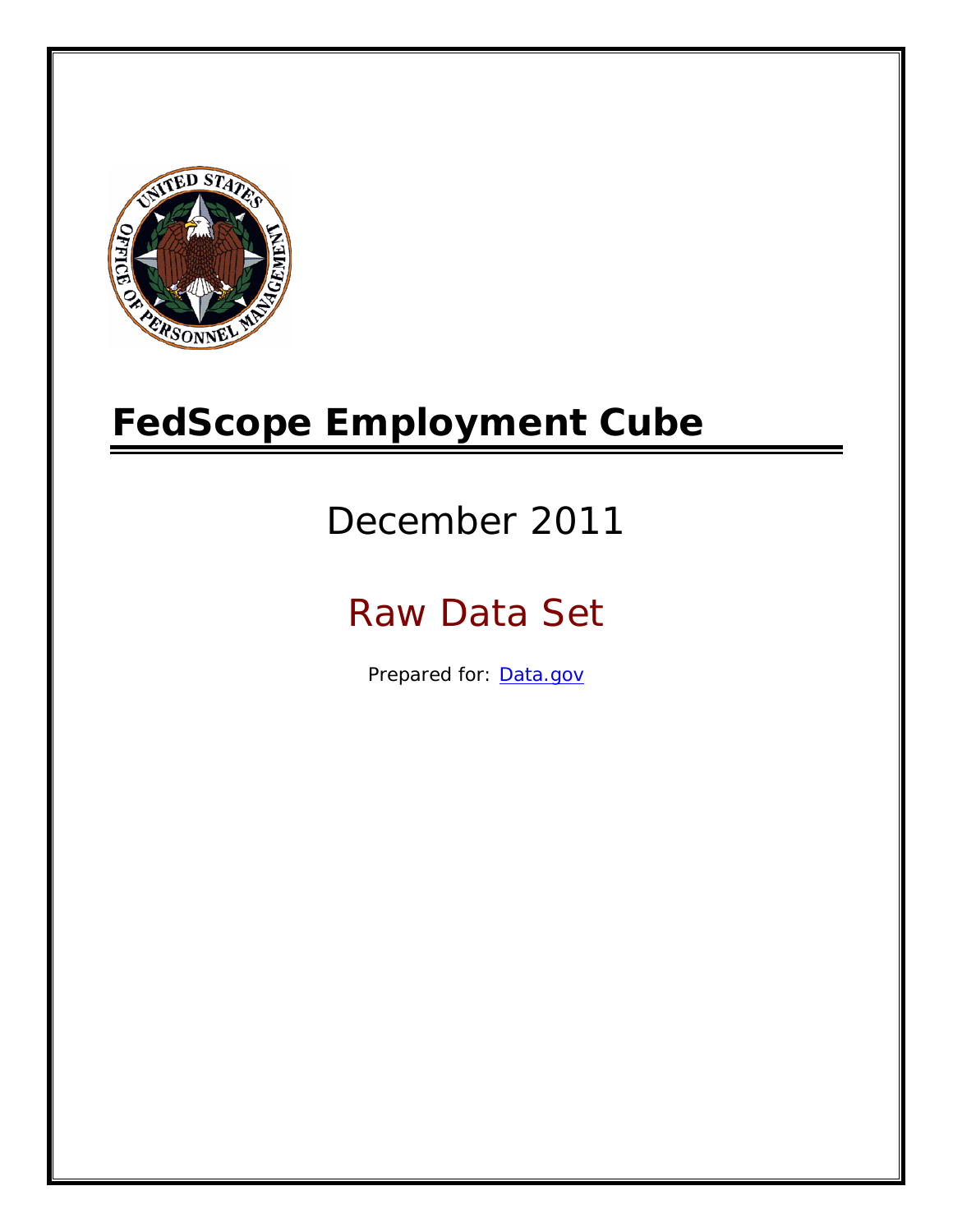FedScope Employment Cube (December 2011)

**Raw Data Set** (http://www.data.gov/)



# **Table of Contents**

| $\mathbf{1}$   | <b>OVERVIEW</b>                                | 3              |
|----------------|------------------------------------------------|----------------|
| 1.1            | Purpose                                        | 3              |
| 1.2            | <b>Scope</b>                                   | 3              |
| $\overline{2}$ | <b>RAW DATA SET FILE</b>                       | 3              |
| 2.1            | <b>FACTDATA</b>                                | 3              |
| 3              | <b>DIMENSION TRANSLATIONS FILES</b>            | 5              |
| 3.1            | Agency                                         | 5              |
| 3.2            | Location                                       | 6              |
| 3.3            | Age                                            | 6              |
| 3.4            | <b>Education Level</b>                         | $\overline{7}$ |
| 3.5            | <b>General Schedule &amp; Equivalent Grade</b> | 8              |
| 3.6            | <b>Length of Service</b>                       | 8              |
| 3.7            | Occupation                                     | 9              |
| 3.8            | <b>Occupation Category</b>                     | 9              |
| 3.9            | Pay Plan & Grade                               | 10             |
| 3.10           | <b>Salary Level</b>                            | 10             |
| 3.11           | <b>STEM Occupations</b>                        | 11             |
|                | 3.12 Supervisory Status                        | 11             |
|                | 3.13 Type of Appointment                       | 12             |
|                | 3.14 Work Schedule                             | 12             |
| 3.15           | <b>Work Status</b>                             | 13             |
|                | 3.16 Date                                      | 13             |
|                | 3.17 Employment                                | 14             |
|                | 3.18 Average Salary                            | 14             |
|                | 3.19 Average Length of Service                 | 14             |
| $\overline{4}$ | <b>DATA DEFINITIONS</b>                        | 15             |
| 4.1            | Agency                                         | 15             |
| 4.2            | Location                                       | 15             |
| 4.3            | Age                                            | 15             |
| 4.4            | <b>Education Level</b>                         | 15             |
| 4.5            | <b>General Schedule &amp; Equivalent Grade</b> | 15             |
| 4.6            | <b>Length of Service</b>                       | 15             |
| 4.7            | Occupation                                     | 15             |
| 4.8            | <b>Occupation Category</b>                     | 15             |
| 4.9            | Pay Plan & Grade                               | 16             |
| 4.10           | <b>Salary Level</b>                            | 16             |
| 4.11           | <b>STEM Occupations</b>                        | 16             |
| 4.12           | <b>Supervisory Status</b>                      | 16             |
| 4.13           | <b>Type of Appointment</b>                     | 16             |
| 4.14           | <b>Work Schedule</b>                           | 16             |

Source: FedScope (https://www.fedscope.opm.gov/) 1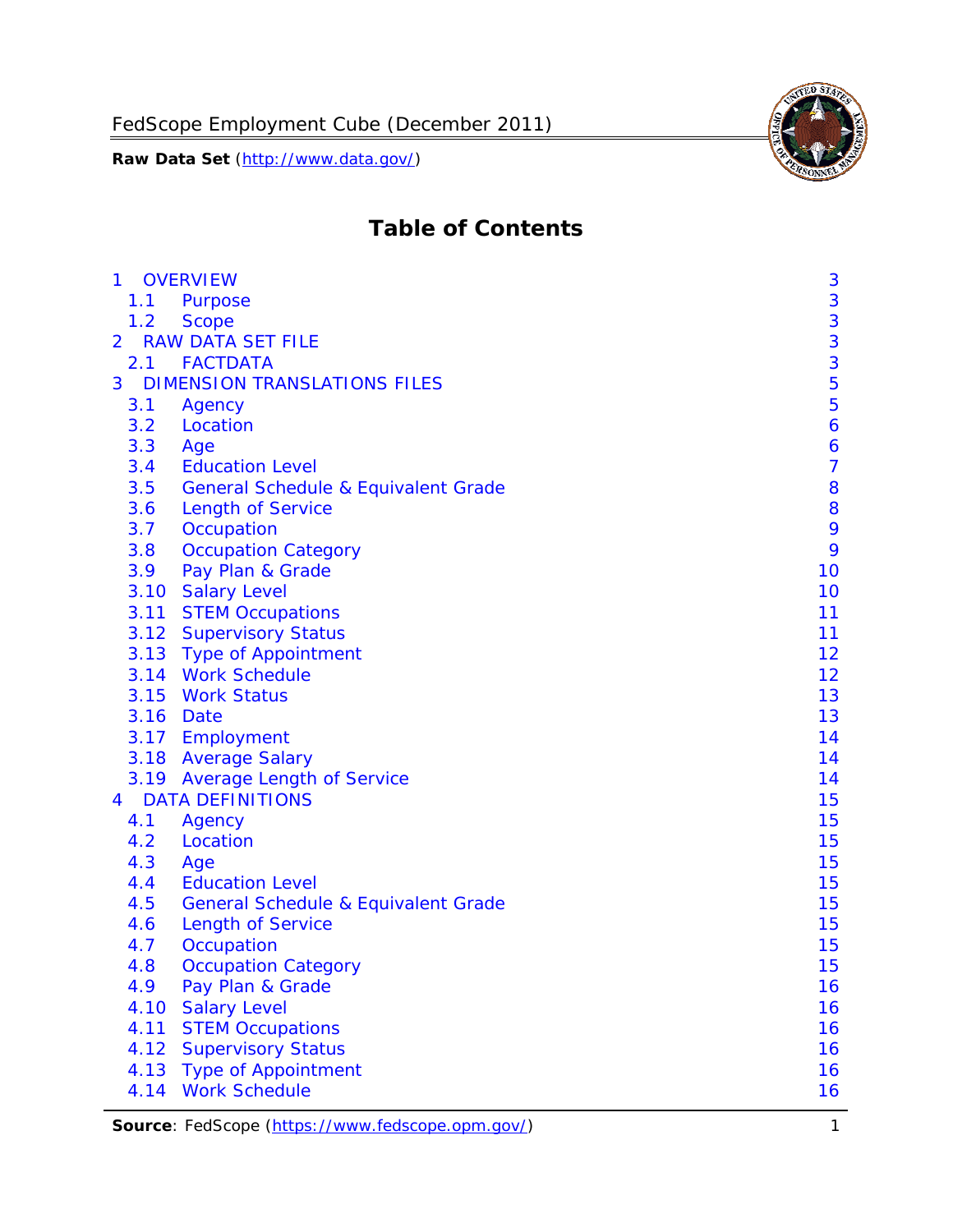FedScope Employment Cube (December 2011)

**Raw Data Set** (http://www.data.gov/)

|     | 4.15 Work Status                                    | 16 |
|-----|-----------------------------------------------------|----|
|     | 4.16 Date                                           | 16 |
|     | 4.17 Employment                                     | 17 |
|     | 4.18 Average Salary                                 | 17 |
|     | 4.19 Average Length of Service                      | 17 |
|     | 5 APPENDIX                                          | 18 |
| 5.1 | SAS Program to Read Raw Data Sets for Data Analysis | 18 |
| 5.2 | <b>FedScope General Public Web Site</b>             | 18 |

# **Listing of Tables**

| Table 2.1: FACTDATA.TXT Record Layout   | 4  |
|-----------------------------------------|----|
| Table 3.1: DTagy.txt Record Layout      | 5  |
| Table 3.2: DTloc.txt Record Layout      | 6  |
| Table 3.3: DTagelvl.txt Record Layout   | 6  |
| Table 3.4: DTedlvl.txt Record Layout    | 7  |
| Table 3.5: DTgsegrd.txt Record Layout   | 8  |
| Table 3.6: DTIoslyl.txt Record Layout   | 8  |
| Table 3.7: DTocc.txt Record Layout      | 9  |
| Table 3.8: DTpatco.txt Record Layout    | 9  |
| Table 3.9: DTppgrd.txt Record Layout    | 10 |
| Table 3.10: DTsallvl.txt Record Layout  | 10 |
| Table 3.11: DTstemocc.txt Record Layout | 11 |
| Table 3.12: DTsuper.txt Record Layout   | 11 |
| Table 3.13: DTtoa.txt Record Layout     | 12 |
| Table 3.14: DTwrksch.txt Record Layout  | 12 |
| Table 3.15: DTwkstat.txt Record Layout  | 13 |
| Table 3.16: DTdate.txt Record Layout    | 13 |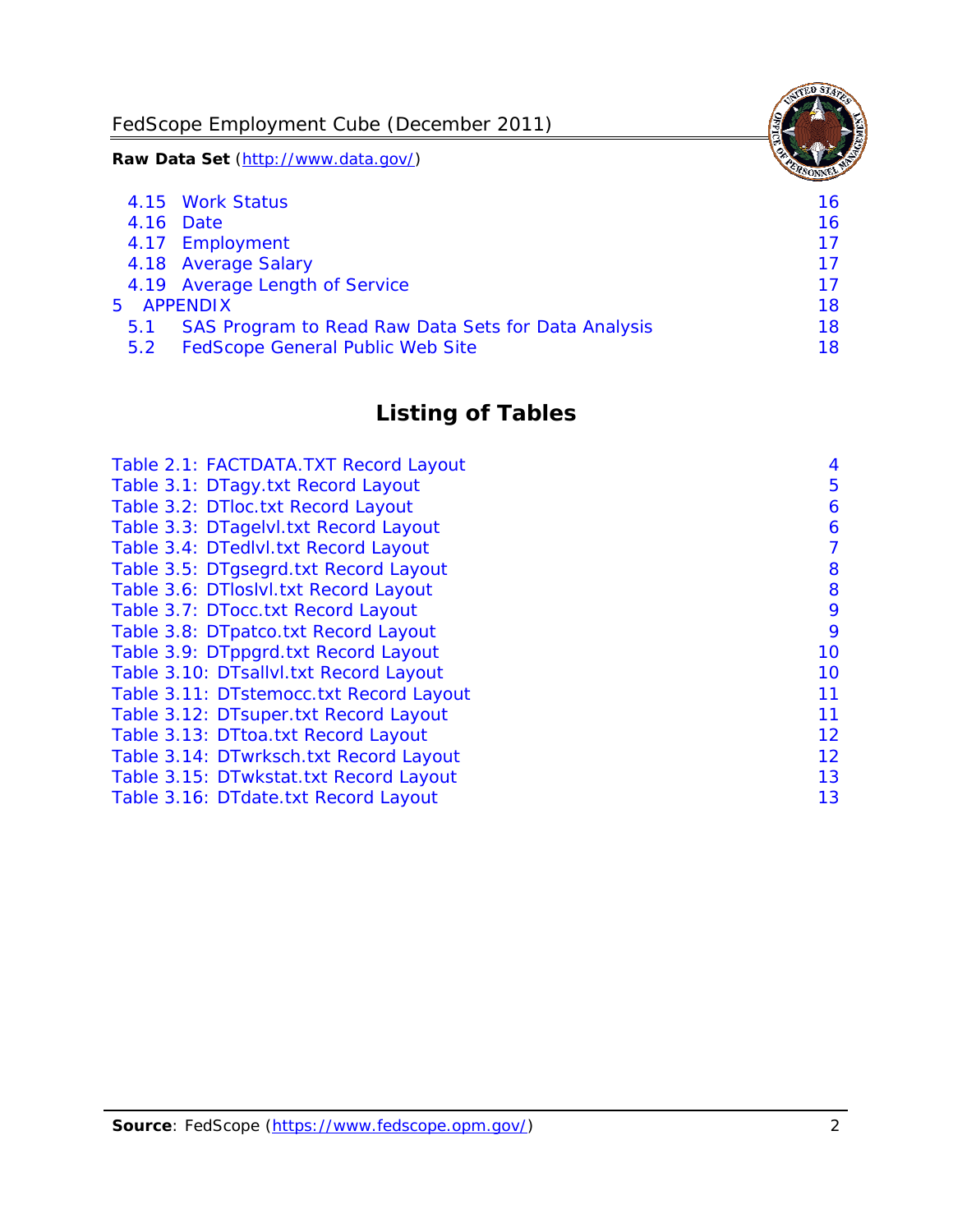# <span id="page-3-0"></span>**1 OVERVIEW**

## *1.1 Purpose*

<span id="page-3-1"></span>The purpose of this raw data set is to increase public access to high value, machine readable datasets generated by the U.S. Office of Personnel Management. The FedScope Employment Cube data sets are available via [Data.gov](http://www.data.gov/).

## <span id="page-3-2"></span>*1.2 Scope*

The scope of this raw data set includes data elements used in the creation of the FedScope Employment Cube [\(https://www.fedscope.opm.gov/\)](https://www.fedscope.opm.gov/). **NOTE**: Starting in FY 2010, the OPM Statistical Data Mart (SDM) is the source for all FedScope data. The SDM is processed data from the Enterprise Human Resources Integration (EHRI) data warehouse. Data is processed on a quarterly basis (i.e. March, June, September and December).

## <span id="page-3-3"></span>**2 RAW DATA SET FILE**

## <span id="page-3-4"></span>*2.1 FACTDATA*

This "**delimited**" (comma separated value (**CSV**)) raw data set provides employee population data as of December 2011. Each column value is separated by a "**comma**" from the next column's value and each row starts a new record. Each record contains 20 data elements. The record layout for FACTDATA.TXT is depicted in [Table 2.1](#page-4-1) below:

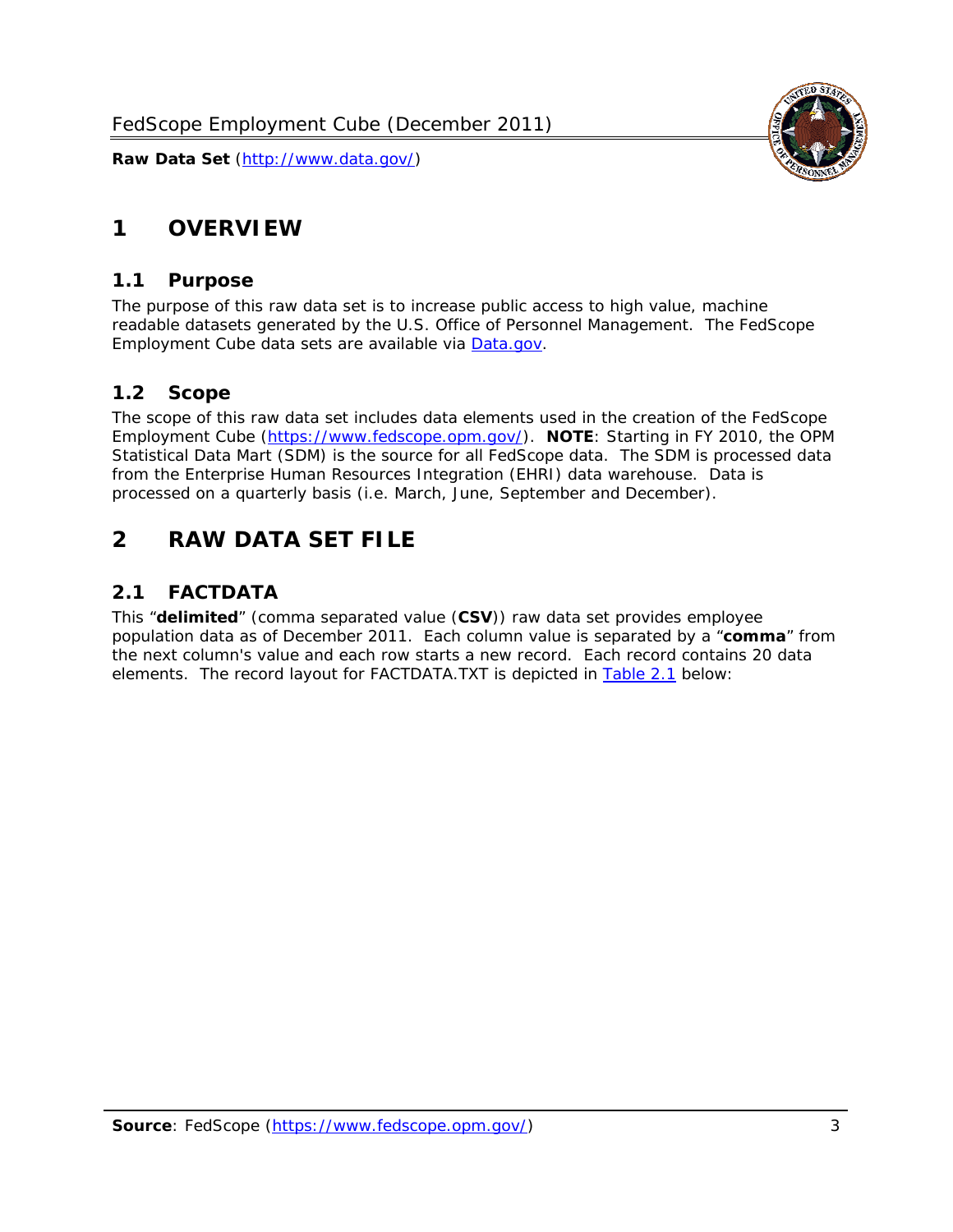

<span id="page-4-1"></span><span id="page-4-0"></span>

| Data<br><b>Column</b> | <b>DATA ELEMENT NAME</b>            | <b>CSV</b><br><b>Column</b><br><b>Name</b> | <b>CSV</b><br><b>Column</b><br><b>Format</b> |
|-----------------------|-------------------------------------|--------------------------------------------|----------------------------------------------|
|                       | Agency                              | <b>AGYSUB</b>                              | <b>TEXT</b>                                  |
| $\overline{2}$        | Location                            | LOC                                        | <b>TEXT</b>                                  |
| 3                     | Age                                 | <b>AGELVL</b>                              | <b>TEXT</b>                                  |
| 4                     | <b>Education Level</b>              | <b>EDLVL</b>                               | <b>TEXT</b>                                  |
| 5                     | General Schedule & Equivalent Grade | <b>GSEGRD</b>                              | <b>TEXT</b>                                  |
| 6                     | Length of Service                   | <b>LOSLVL</b>                              | <b>TEXT</b>                                  |
| 7                     | Occupation                          | <b>OCC</b>                                 | <b>TEXT</b>                                  |
| 8                     | <b>Occupation Category</b>          | <b>PATCO</b>                               | <b>TEXT</b>                                  |
| 9                     | Pay Plan & Grade                    | <b>PPGRD</b>                               | <b>TEXT</b>                                  |
| 10                    | Salary Level                        | <b>SALLVL</b>                              | <b>TEXT</b>                                  |
| 11                    | <b>STEM Occupations</b>             | <b>STEMOCC</b>                             | <b>TEXT</b>                                  |
| 12                    | <b>Supervisory Status</b>           | <b>SUPERVIS</b>                            | <b>TEXT</b>                                  |
| 13                    | Type of Appointment                 | <b>TOA</b>                                 | <b>TEXT</b>                                  |
| 14                    | Work Schedule                       | <b>WORKSCH</b>                             | <b>TEXT</b>                                  |
| 15                    | <b>Work Status</b>                  | <b>WORKSTAT</b>                            | <b>TEXT</b>                                  |
| 16                    | Date (e.g. 201112)                  | <b>DATECODE</b>                            | <b>TEXT</b>                                  |
| 17                    | Employment                          | <b>EMPLOYMENT</b>                          | <b>NUMERIC</b>                               |
| 18                    | Average Salary                      | <b>SALARY</b>                              | <b>NUMERIC</b>                               |
| 19                    | Average Length of Service           | LOS                                        | <b>NUMERIC</b>                               |
|                       | <b>Total Records: 2,100,905</b>     |                                            |                                              |

#### **Table 2.1: FACTDATA.TXT Record Layout**

**NOTE**: If importing this table (data set) into Excel, change the "column data format" for columns 1-17 from "General" to "Text". Columns 18-20 can be imported as "General" data format. In Excel, the "General" data format converts numeric values to numbers. Columns 1-17 are TEXT fields; Columns 18-20 are NUMERIC fields.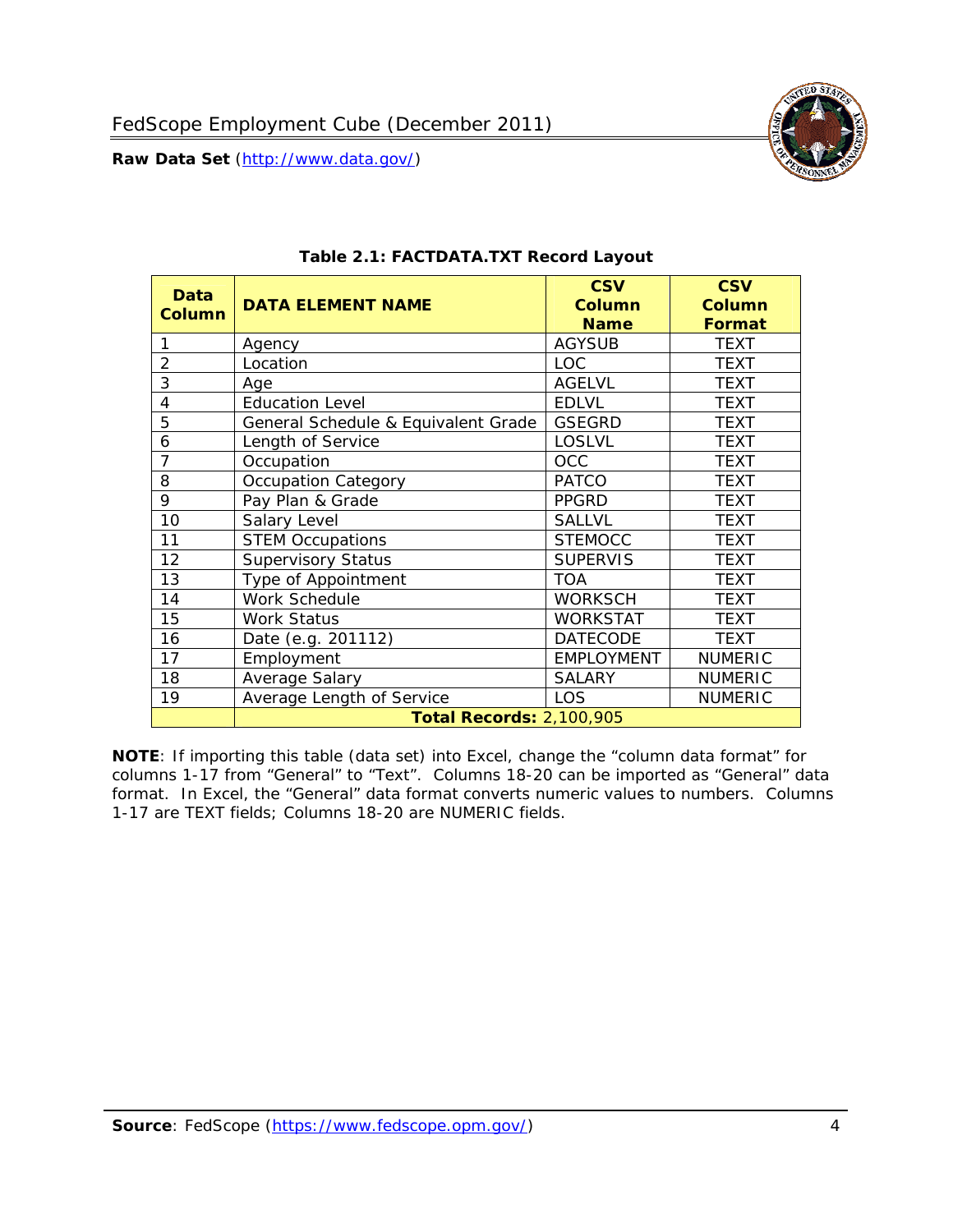

# <span id="page-5-0"></span>**3 DIMENSION TRANSLATIONS FILES**

## <span id="page-5-1"></span>*3.1 Agency*

<span id="page-5-3"></span><span id="page-5-2"></span>This "**delimited**" (comma separated value (**CSV**)) data file provides translations for the agency data element contained in the employee population data file (FACTDATA.TXT). See [Table 2.1.](#page-4-1) Each column value is separated by a "**comma**" from the next column's value and each row starts a new record. Each record contains 6 data elements. The record layout for DTagy.txt is depicted in [Table 3.1](#page-5-3) below:

| Data<br><b>Column</b>     | <b>DATA ELEMENT NAME</b>       | <b>CSV</b><br><b>Column</b><br><b>Name</b> | <b>CSV</b><br>Column<br><b>Format</b> |
|---------------------------|--------------------------------|--------------------------------------------|---------------------------------------|
|                           | Agency Type                    | <b>AGYTYP</b>                              | <b>TEXT</b>                           |
| 2                         | <b>Agency Type Translation</b> | <b>AGYTYPT</b>                             | <b>TEXT</b>                           |
| 3                         | Agency                         | AGY                                        | <b>TEXT</b>                           |
|                           | <b>Agency Translation</b>      | <b>AGYT</b>                                | <b>TEXT</b>                           |
| -5                        | Agency Sub element             | <b>AGYSUB</b>                              | <b>TEXT</b>                           |
|                           | Agency Sub element Translation | <b>AGYSUBT</b>                             | <b>TEXT</b>                           |
| <b>Total Records: 545</b> |                                |                                            |                                       |

#### **Table 3.1: DTagy.txt Record Layout**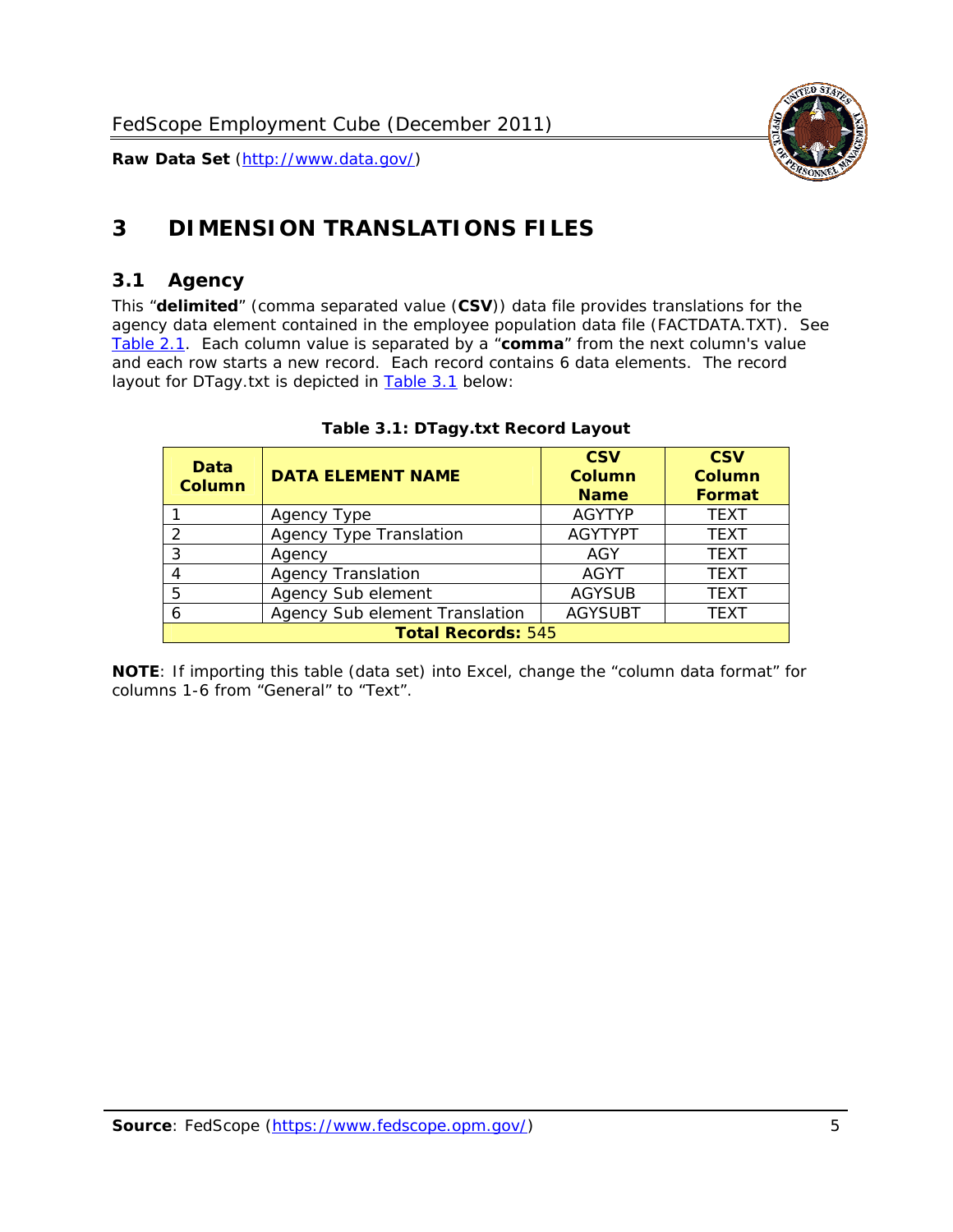

## <span id="page-6-0"></span>*3.2 Location*

<span id="page-6-4"></span><span id="page-6-2"></span>This "**delimited**" (comma separated value (**CSV**)) data file provides translations for the location data element contained in the employee population data file (FACTDATA.TXT). See [Table 2.1.](#page-4-1) Each column value is separated by a "**comma**" from the next column's value and each row starts a new record. Each record contains 4 data elements. The record layout for DTloc.txt is depicted in [Table 3.2](#page-6-4) below:

| Data<br><b>Column</b>     | <b>DATA ELEMENT NAME</b>         | <b>CSV</b><br>Column<br><b>Name</b> | <b>CSV</b><br><b>Column</b><br><b>Format</b> |
|---------------------------|----------------------------------|-------------------------------------|----------------------------------------------|
|                           | Location Type                    | <b>LOCTYP</b>                       | <b>TEXT</b>                                  |
|                           | Location Type Translation        | <b>LOCTYPT</b>                      | <b>TFXT</b>                                  |
| ⌒                         | State/Country                    | LOC.                                | <b>TEXT</b>                                  |
|                           | <b>State/Country Translation</b> | LOCT                                | <b>TFXT</b>                                  |
| <b>Total Records: 221</b> |                                  |                                     |                                              |

#### **Table 3.2: DTloc.txt Record Layout**

**NOTE**: If importing this table (data set) into Excel, change the "column data format" for columns 1-4 from "General" to "Text".

## <span id="page-6-1"></span>*3.3 Age*

<span id="page-6-5"></span><span id="page-6-3"></span>This "**delimited**" (comma separated value (**CSV**)) data file provides translations for the age data element contained in the employee population data file (FACTDATA.TXT). See [Table](#page-4-1) [2.1](#page-4-1). Each column value is separated by a "**comma**" from the next column's value and each row starts a new record. Each record contains 2 data elements. The record layout for DTagelvl.txt is depicted in **[Table 3.3](#page-6-5)** below:

| Data<br><b>Column</b>    | <b>DATA ELEMENT NAME</b> | <b>CSV</b><br>Column<br><b>Name</b> | <b>CSV</b><br>Column<br><b>Format</b> |
|--------------------------|--------------------------|-------------------------------------|---------------------------------------|
|                          | Aae                      | AGFI VI                             | TFXT                                  |
|                          | Age Translation          | AGFI VI T                           | TFXT                                  |
| <b>Total Records: 12</b> |                          |                                     |                                       |

#### **Table 3.3: DTagelvl.txt Record Layout**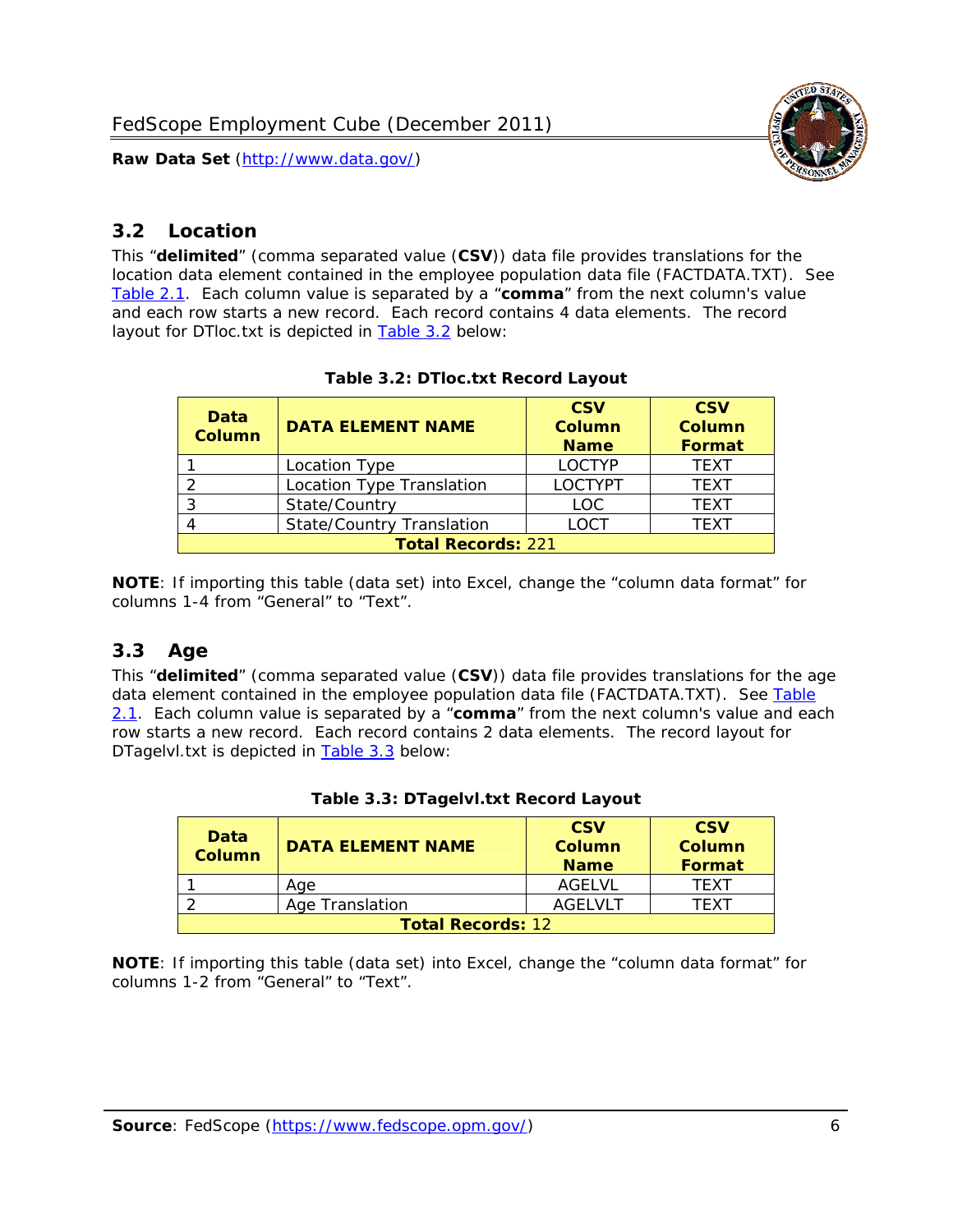

## <span id="page-7-0"></span>*3.4 Education Level*

<span id="page-7-2"></span><span id="page-7-1"></span>This "**delimited**" (comma separated value (**CSV**)) data file provides translations for the education level data element contained in the employee population data file (FACTDATA.TXT). See [Table 2.1](#page-4-1). Each column value is separated by a "**comma**" from the next column's value and each row starts a new record. Each record contains 4 data elements. The record layout for DTedlvl.txt is depicted in [Table 3.4](#page-7-2) below:

| Data<br><b>Column</b>    | <b>DATA ELEMENT NAME</b>           | <b>CSV</b><br><b>Column</b><br><b>Name</b> | <b>CSV</b><br><b>Column</b><br><b>Format</b> |
|--------------------------|------------------------------------|--------------------------------------------|----------------------------------------------|
|                          | <b>Education Level Type</b>        | <b>EDLVLTYP</b>                            | <b>TEXT</b>                                  |
|                          | Education Level Type Translation   | <b>EDLVLTYPT</b>                           | <b>TEXT</b>                                  |
|                          | <b>Education Level</b>             | <b>EDLVL</b>                               | <b>TEXT</b>                                  |
|                          | <b>Education Level Translation</b> | <b>EDLVLT</b>                              | <b>TEXT</b>                                  |
| <b>Total Records: 24</b> |                                    |                                            |                                              |

#### **Table 3.4: DTedlvl.txt Record Layout**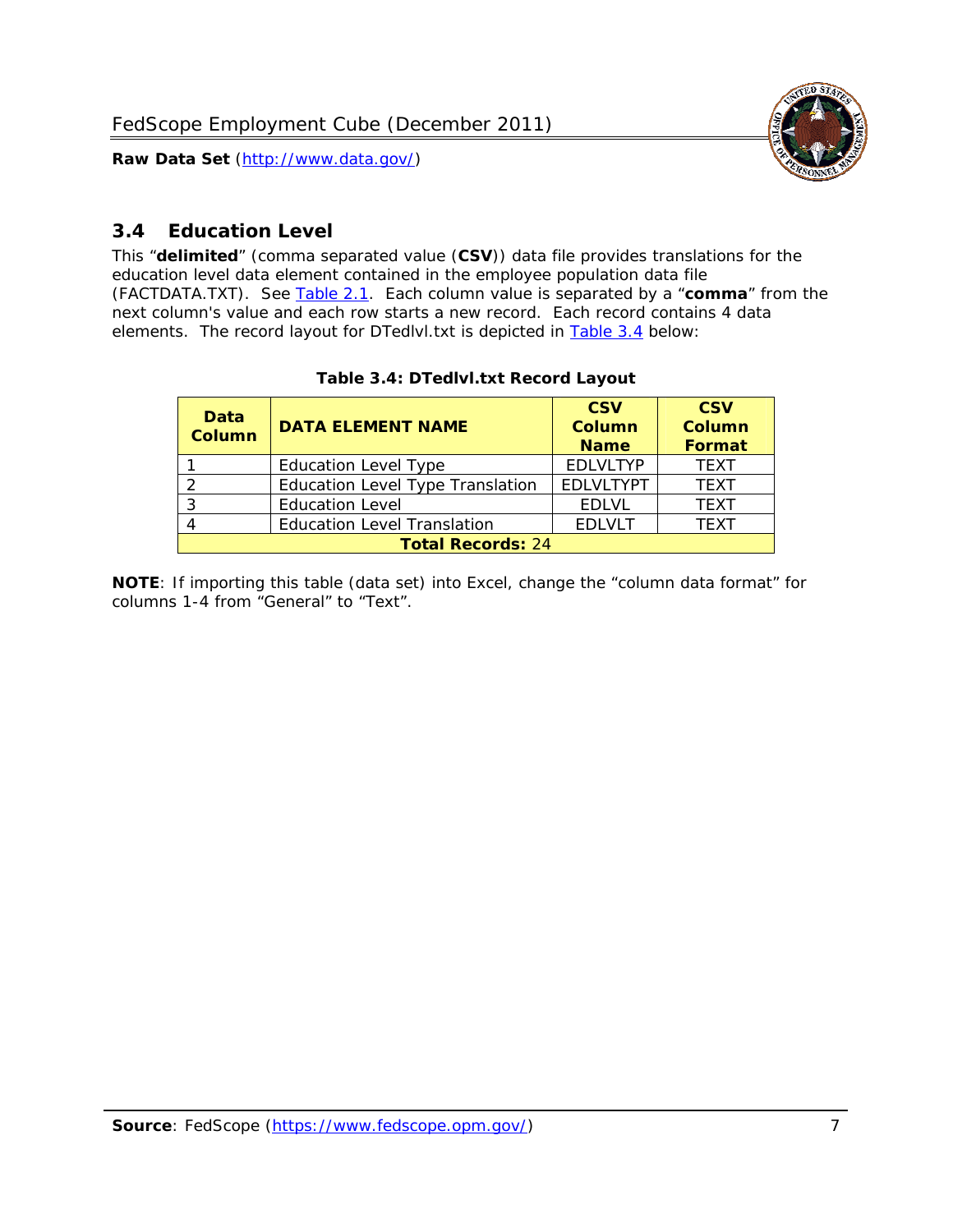

<span id="page-8-0"></span>

This "**delimited**" (comma separated value (**CSV**)) data file provides translations for the general schedule & equivalent grade data element contained in the employee population data file (FACTDATA.TXT). See [Table 2.1](#page-4-1). Each column value is separated by a "**comma**" from the next column's value and each row starts a new record. Each record contains 1 data element. The record layout for DTgsegrd.txt is depicted in [Table 3.5](#page-8-4) below:

#### **Table 3.5: DTgsegrd.txt Record Layout**

<span id="page-8-4"></span><span id="page-8-2"></span>

| Data<br>Column           | <b>DATA ELEMENT NAME</b>            | <b>CSV</b><br>Column<br><b>Name</b> | <b>CSV</b><br>Column<br>Format |
|--------------------------|-------------------------------------|-------------------------------------|--------------------------------|
|                          | General Schedule & Equivalent Grade | GSFGRD                              | <b>TFXT</b>                    |
| <b>Total Records: 17</b> |                                     |                                     |                                |

**NOTE**: If importing this table (data set) into Excel, change the "column data format" for column 1-from "General" to "Text".

## <span id="page-8-1"></span>*3.6 Length of Service*

<span id="page-8-5"></span><span id="page-8-3"></span>This "**delimited**" (comma separated value (**CSV**)) data file provides translations for the length of service data element contained in the employee population data file (FACTDATA.TXT). See [Table 2.1](#page-4-1). Each column value is separated by a "**comma**" from the next column's value and each row starts a new record. Each record contains 2 data elements. The record layout for DTloslvl.txt is depicted in [Table 3.6](#page-8-5) below:

| Data<br><b>Column</b>    | <b>DATA ELEMENT NAME</b>      | <b>CSV</b><br><b>Column</b><br><b>Name</b> | <b>CSV</b><br>Column<br>Format |
|--------------------------|-------------------------------|--------------------------------------------|--------------------------------|
|                          | Length of Service             | LOSLVL                                     | TFXT                           |
|                          | Length of Service Translation | LOSI VLT                                   | TFXT                           |
| <b>Total Records: 11</b> |                               |                                            |                                |

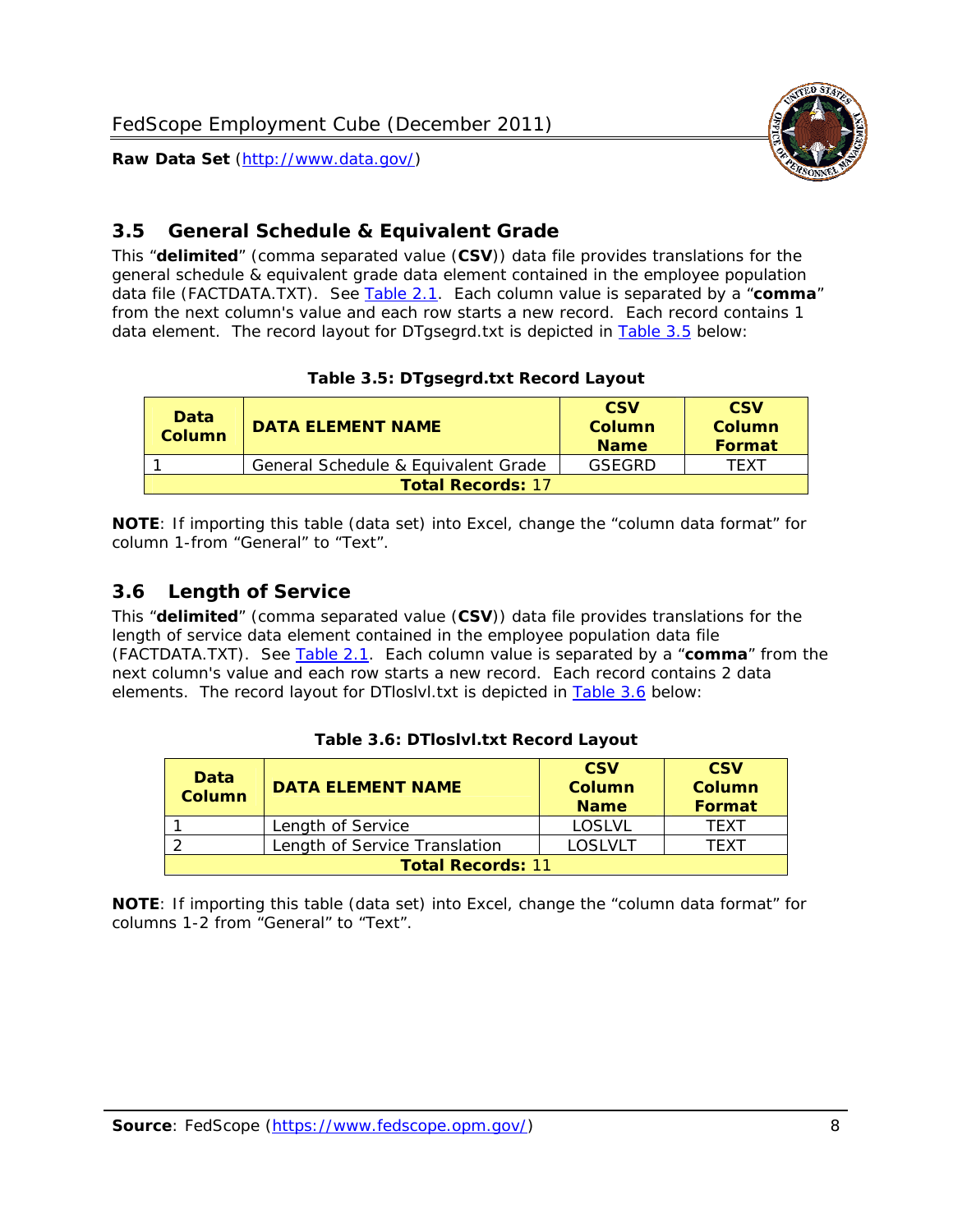

## <span id="page-9-0"></span>*3.7 Occupation*

<span id="page-9-4"></span>This "**delimited**" (comma separated value (**CSV**)) data file provides translations for the occupation data element contained in the employee population data file (FACTDATA.TXT). See [Table 2.1](#page-4-1). Each column value is separated by a "**comma**" from the next column's value and each row starts a new record. Each record contains 6 data elements. The record layout for DTocc.txt is depicted in [Table 3.7](#page-9-4) below:

<span id="page-9-2"></span>

| Data<br><b>Column</b>     | <b>DATA ELEMENT NAME</b>             | <b>CSV</b><br>Column<br><b>Name</b> | <b>CSV</b><br><b>Column</b><br><b>Format</b> |
|---------------------------|--------------------------------------|-------------------------------------|----------------------------------------------|
|                           | Occupation Type                      | <b>OCCTYP</b>                       | <b>TEXT</b>                                  |
|                           | Occupation Type Translation          | <b>OCCTYPT</b>                      | <b>TEXT</b>                                  |
| ာ                         | <b>Occupation Family</b>             | <b>OCCFAM</b>                       | <b>TEXT</b>                                  |
|                           | <b>Occupation Family Translation</b> | <b>OCCFAMT</b>                      | <b>TEXT</b>                                  |
| 5                         | Occupation                           | <b>OCC</b>                          | <b>TEXT</b>                                  |
|                           | <b>Occupation Translation</b>        | <b>OCCT</b>                         | <b>TEXT</b>                                  |
| <b>Total Records: 690</b> |                                      |                                     |                                              |

#### **Table 3.7: DTocc.txt Record Layout**

**NOTE**: If importing this table (data set) into Excel, change the "column data format" for columns 1-6 from "General" to "Text".

## <span id="page-9-1"></span>*3.8 Occupation Category*

<span id="page-9-5"></span>This "**delimited**" (comma separated value (**CSV**)) data file provides translations for the occupation category data element contained in the employee population data file (FACTDATA.TXT). See [Table 2.1](#page-4-1). Each column value is separated by a "**comma**" from the next column's value and each row starts a new record. Each record contains 2 data elements. The record layout for DTpatco.txt is depicted in [Table 3.8](#page-9-5) below:

<span id="page-9-3"></span>

| Data<br><b>Column</b>   | <b>DATA ELEMENT NAME</b>        | <b>CSV</b><br>Column<br><b>Name</b> | <b>CSV</b><br>Column<br>Format |  |
|-------------------------|---------------------------------|-------------------------------------|--------------------------------|--|
|                         | <b>Occupation Category</b>      | <b>PATCO</b>                        | <b>TFXT</b>                    |  |
|                         | Occupation Category Translation | <b>PATCOT</b>                       | TFXT                           |  |
| <b>Total Records: 7</b> |                                 |                                     |                                |  |

| Table 3.8: DTpatco.txt Record Layout |  |
|--------------------------------------|--|
|--------------------------------------|--|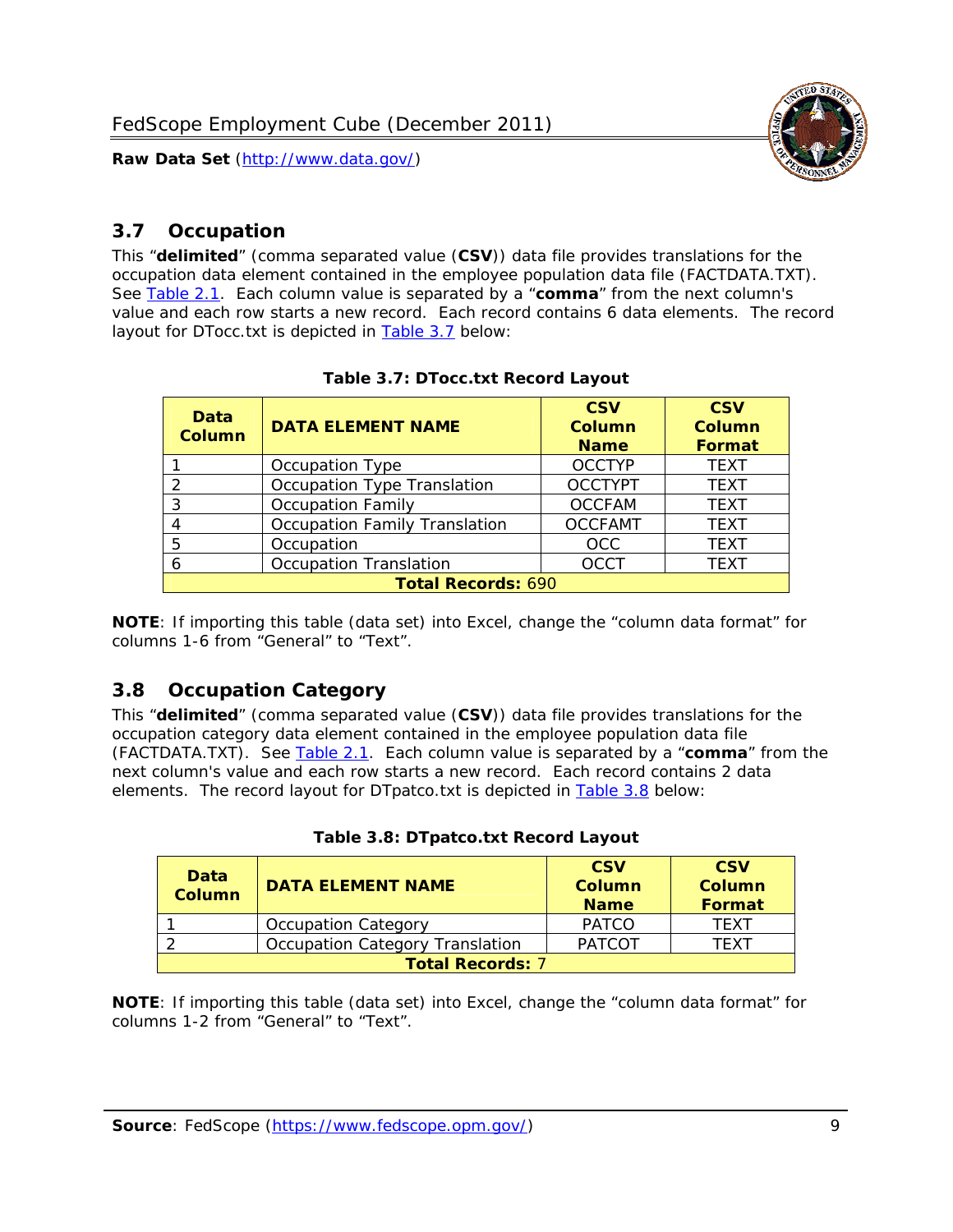

## <span id="page-10-0"></span>*3.9 Pay Plan & Grade*

<span id="page-10-4"></span>This "**delimited**" (comma separated value (**CSV**)) data file provides translations for the pay plan & grade data element contained in the employee population data file (FACTDATA.TXT). See [Table 2.1](#page-4-1). Each column value is separated by a "**comma**" from the next column's value and each row starts a new record. Each record contains 7 data elements. The record layout for DTppgrd.txt is depicted in **Table 3.9** below:

<span id="page-10-2"></span>

| Data<br><b>Column</b>       | <b>DATA ELEMENT NAME</b>   | <b>CSV</b><br>Column<br><b>Name</b> | <b>CSV</b><br>Column<br><b>Format</b> |  |
|-----------------------------|----------------------------|-------------------------------------|---------------------------------------|--|
|                             | Pay Plan Type              | <b>PPTYP</b>                        | <b>TEXT</b>                           |  |
| $\mathcal{P}$               | Pay Plan Type Translation  | <b>PPTYPT</b>                       | <b>TEXT</b>                           |  |
| 3                           | Pay Plan Group             | <b>PPGROUP</b>                      | <b>TEXT</b>                           |  |
|                             | Pay Plan Group Translation | <b>PPGROUPT</b>                     | <b>TEXT</b>                           |  |
| 5                           | Pay Plan                   | <b>PAYPLAN</b>                      | <b>TEXT</b>                           |  |
| 6                           | Pay Plan Translation       | <b>PAYPLANT</b>                     | <b>TEXT</b>                           |  |
|                             | Pay Plan & Grade           | <b>PPGRD</b>                        | <b>TEXT</b>                           |  |
| <b>Total Records: 1,054</b> |                            |                                     |                                       |  |

#### **Table 3.9: DTppgrd.txt Record Layout**

**NOTE**: If importing this table (data set) into Excel, change the "column data format" for columns 1-7 from "General" to "Text".

## <span id="page-10-1"></span>*3.10 Salary Level*

<span id="page-10-5"></span><span id="page-10-3"></span>This "**delimited**" (comma separated value (**CSV**)) data file provides translations for the salary level data element contained in the employee population data file (FACTDATA.TXT). See [Table 2.1](#page-4-1). Each column value is separated by a "**comma**" from the next column's value and each row starts a new record. Each record contains 2 data elements. The record layout for DTsallvl.txt is depicted in [Table 3.10](#page-10-5) below:

| <b>Data</b><br><b>Column</b> | <b>DATA ELEMENT NAME</b>        | <b>CSV</b><br>Column<br><b>Name</b> | <b>CSV</b><br>Column<br><b>Format</b> |
|------------------------------|---------------------------------|-------------------------------------|---------------------------------------|
|                              | Salary Level                    | <b>SALLVL</b>                       | TFXT                                  |
|                              | <b>Salary Level Translation</b> | SAI I VI T                          | TEXT                                  |
| <b>Total Records: 19</b>     |                                 |                                     |                                       |

| Table 3.10: DTsallvl.txt Record Layout |  |
|----------------------------------------|--|
|----------------------------------------|--|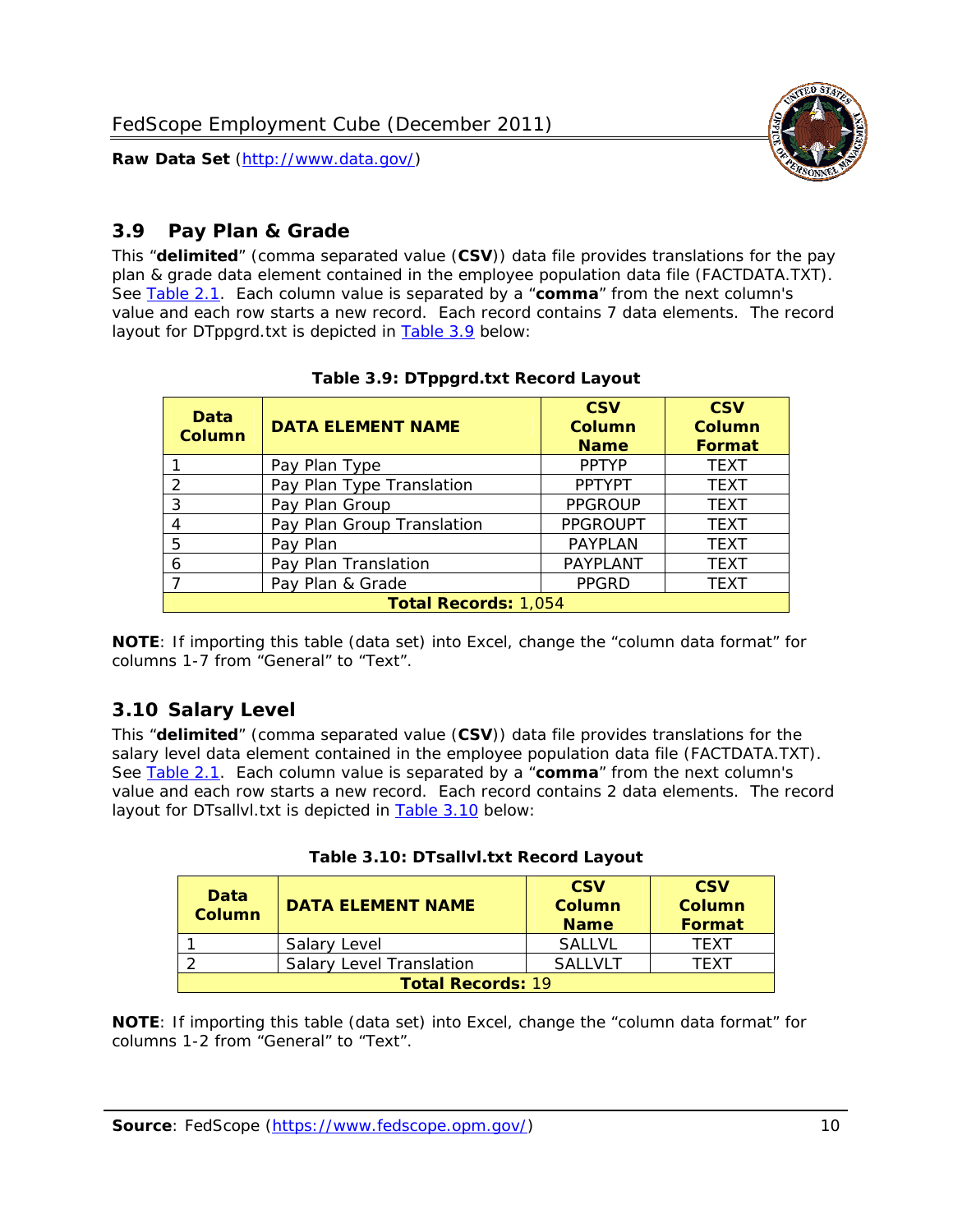

## <span id="page-11-0"></span>*3.11 STEM Occupations*

<span id="page-11-4"></span>This "**delimited**" (comma separated value (**CSV**)) data file provides translations for the STEM occupations data element contained in the employee population data file (FACTDATA.TXT). See [Table 2.1](#page-4-1). Each column value is separated by a "**comma**" from the next column's value and each row starts a new record. Each record contains 6 data elements. The record layout for DTstemocc.txt is depicted in [Table 3.11](#page-11-4) below:

<span id="page-11-2"></span>

| <b>Data</b><br><b>Column</b> | <b>DATA ELEMENT NAME</b>                     | <b>CSV</b><br><b>Column</b><br><b>Name</b> | <b>CSV</b><br><b>Column</b><br>Format |  |
|------------------------------|----------------------------------------------|--------------------------------------------|---------------------------------------|--|
|                              | <b>STEM Occupation Aggregate</b>             | <b>STEMAGG</b>                             | <b>TEXT</b>                           |  |
|                              | <b>STEM Occupation Aggregate Translation</b> | <b>STEMAGGT</b>                            | <b>TEXT</b>                           |  |
| 3                            | <b>STEM Occupation Type</b>                  | <b>STEMTYP</b>                             | <b>TFXT</b>                           |  |
|                              | <b>STEM Occupation Type Translation</b>      | <b>STEMTYPT</b>                            | <b>TEXT</b>                           |  |
| 5                            | <b>STEM Occupation</b>                       | <b>STEMOCC</b>                             | <b>TEXT</b>                           |  |
|                              | <b>STEM Occupation Translation</b>           | <b>STEMOCCT</b>                            | <b>TEXT</b>                           |  |
| <b>Total Records: 69</b>     |                                              |                                            |                                       |  |

#### **Table 3.11: DTstemocc.txt Record Layout**

**NOTE**: If importing this table (data set) into Excel, change the "column data format" for columns 1-6 from "General" to "Text".

## <span id="page-11-1"></span>*3.12 Supervisory Status*

This "**delimited**" (comma separated value (**CSV**)) data file provides translations for the supervisory status data element contained in the employee population data file (FACTDATA.TXT). See [Table 2.1](#page-4-1). Each column value is separated by a "**comma**" from the next column's value and each row starts a new record. Each record contains 4 data elements. The record layout for DTsuper.txt is depicted in [Table 3.12](#page-11-5) below:

<span id="page-11-5"></span><span id="page-11-3"></span>

| Data<br><b>Column</b>   | <b>DATA ELEMENT NAME</b>              | <b>CSV</b><br>Column<br><b>Name</b> | <b>CSV</b><br><b>Column</b><br>Format |  |  |
|-------------------------|---------------------------------------|-------------------------------------|---------------------------------------|--|--|
|                         | <b>Supervisory Status Type</b>        | <b>SUPFRTYP</b>                     | <b>TEXT</b>                           |  |  |
|                         | Supervisory Status Type Translation   | <b>SUPERTYPT</b>                    | <b>TEXT</b>                           |  |  |
|                         | <b>Supervisory Status</b>             | <b>SUPERVIS</b>                     | <b>TEXT</b>                           |  |  |
|                         | <b>Supervisory Status Translation</b> | <b>SUPERVIST</b>                    | <b>TEXT</b>                           |  |  |
| <b>Total Records: 7</b> |                                       |                                     |                                       |  |  |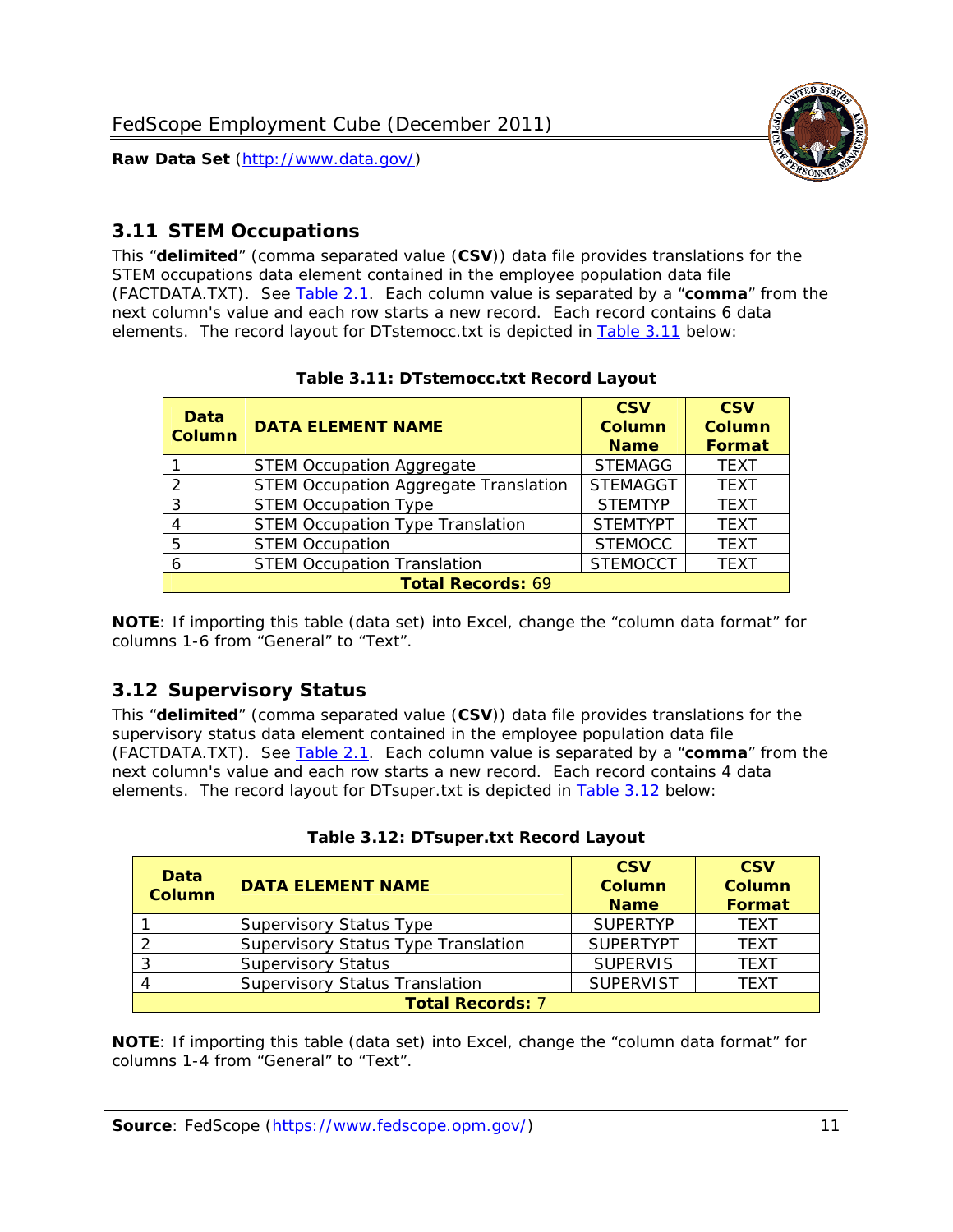

## <span id="page-12-0"></span>*3.13 Type of Appointment*

This "**delimited**" (comma separated value (**CSV**)) data file provides translations for the type of appointment data element contained in the employee population data file (FACTDATA.TXT). See [Table 2.1](#page-4-1). Each column value is separated by a "**comma**" from the next column's value and each row starts a new record. Each record contains 4 data elements. The record layout for DTtoa.txt is depicted in [Table 3.13](#page-12-4) below:

<span id="page-12-4"></span><span id="page-12-2"></span>

| Data<br><b>Column</b> | <b>DATA ELEMENT NAME</b>             | <b>CSV</b><br><b>Column</b><br><b>Name</b> | <b>CSV</b><br><b>Column</b><br>Format |
|-----------------------|--------------------------------------|--------------------------------------------|---------------------------------------|
|                       | Type of Appointment Type             | <b>TOATYP</b>                              | <b>TEXT</b>                           |
|                       | Type of Appointment Type Translation | <b>TOATYPT</b>                             | <b>TEXT</b>                           |
|                       | Type of Appointment                  | TOA                                        | <b>TEXT</b>                           |
|                       | Type of Appointment Translation      | <b>TOAT</b>                                | <b>TEXT</b>                           |
|                       | <b>Total Records: 21</b>             |                                            |                                       |

#### **Table 3.13: DTtoa.txt Record Layout**

**NOTE**: If importing this table (data set) into Excel, change the "column data format" for columns 1-4 from "General" to "Text".

## <span id="page-12-1"></span>*3.14 Work Schedule*

<span id="page-12-5"></span>This "**delimited**" (comma separated value (**CSV**)) data file provides translations for the work schedule data element contained in the employee population data file (FACTDATA.TXT). See [Table 2.1](#page-4-1). Each column value is separated by a "**comma**" from the next column's value and each row starts a new record. Each record contains 4 data elements. The record layout for DTwrksch.txt is depicted in [Table 3.14](#page-12-5) below:

<span id="page-12-3"></span>

| Data<br>Column           | <b>DATA ELEMENT NAME</b>       | <b>CSV</b><br><b>Column</b><br><b>Name</b> | <b>CSV</b><br>Column<br><b>Format</b> |  |
|--------------------------|--------------------------------|--------------------------------------------|---------------------------------------|--|
|                          | Work Schedule Type             | <b>WSTYP</b>                               | <b>TEXT</b>                           |  |
| 2                        | Work Schedule Type Translation | <b>WSTYPT</b>                              | <b>TFXT</b>                           |  |
| 3                        | Work Schedule                  | <b>WORKSCH</b>                             | <b>TFXT</b>                           |  |
|                          | Work Schedule Translation      | <b>WORKSCHT</b>                            | <b>TFXT</b>                           |  |
| <b>Total Records: 12</b> |                                |                                            |                                       |  |

|  | Table 3.14: DTwrksch.txt Record Layout |  |  |
|--|----------------------------------------|--|--|
|  |                                        |  |  |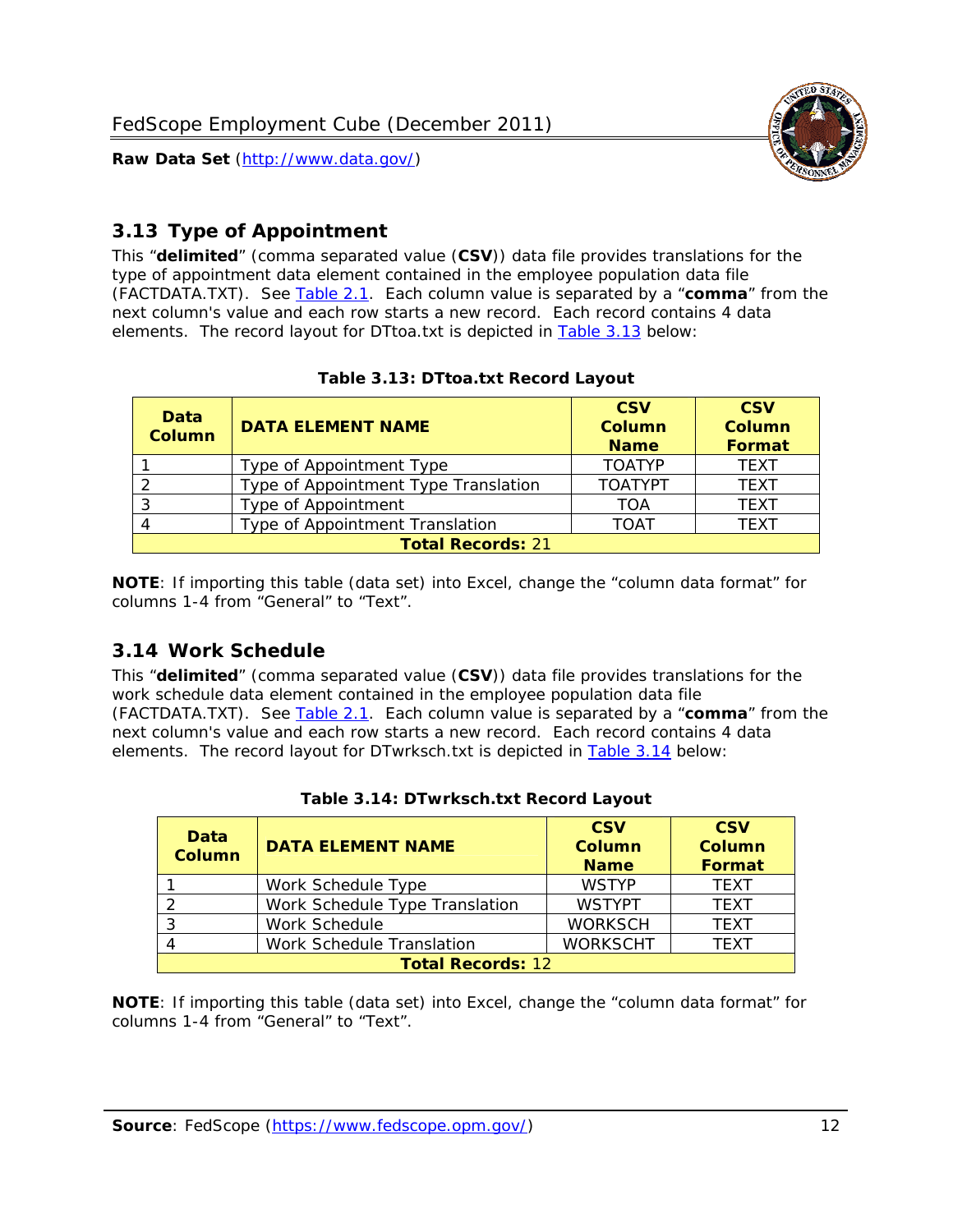

## <span id="page-13-0"></span>*3.15 Work Status*

<span id="page-13-4"></span><span id="page-13-2"></span>This "**delimited**" (comma separated value (**CSV**)) data file provides translations for the work status data element contained in the employee population data file (FACTDATA.TXT). See [Table 2.1](#page-4-1). Each column value is separated by a "**comma**" from the next column's value and each row starts a new record. Each record contains 2 data elements. The record layout for DTwkstat.txt is depicted in [Table 3.15](#page-13-4) below:

| Data<br><b>Column</b>   | <b>DATA ELEMENT NAME</b>       | <b>CSV</b><br>Column<br><b>Name</b> | <b>CSV</b><br>Column<br><b>Format</b> |
|-------------------------|--------------------------------|-------------------------------------|---------------------------------------|
|                         | <b>Work Status</b>             | <b>WORKSTAT</b>                     | TFXT                                  |
|                         | <b>Work Status Translation</b> | <b>WORKSTATT</b>                    | TFXT                                  |
| <b>Total Records: 2</b> |                                |                                     |                                       |

#### **Table 3.15: DTwkstat.txt Record Layout**

**NOTE**: If importing this table (data set) into Excel, change the "column data format" for columns 1-2 from "General" to "Text".

### <span id="page-13-1"></span>*3.16 Date*

<span id="page-13-5"></span><span id="page-13-3"></span>This "**delimited**" (comma separated value (**CSV**)) data file provides translations for the status file month date data element contained in the employee population data file (FACTDATA.TXT). See [Table 2.1](#page-4-1). Each column value is separated by a "**comma**" from the next column's value and each row starts a new record. Each record contains 2 data elements. The record layout for DTdate.txt is depicted in [Table 3.16](#page-13-5) below:

| Data<br><b>Column</b>   | <b>DATA ELEMENT NAME</b> | <b>CSV</b><br>Column<br><b>Name</b> | <b>CSV</b><br>Column<br><b>Format</b> |
|-------------------------|--------------------------|-------------------------------------|---------------------------------------|
|                         | File Date                | <b>DATECODE</b>                     | TFXT                                  |
|                         | File Date Translation    | <b>DATECODET</b>                    | TFXT                                  |
| <b>Total Records: 1</b> |                          |                                     |                                       |

**Table 3.16: DTdate.txt Record Layout**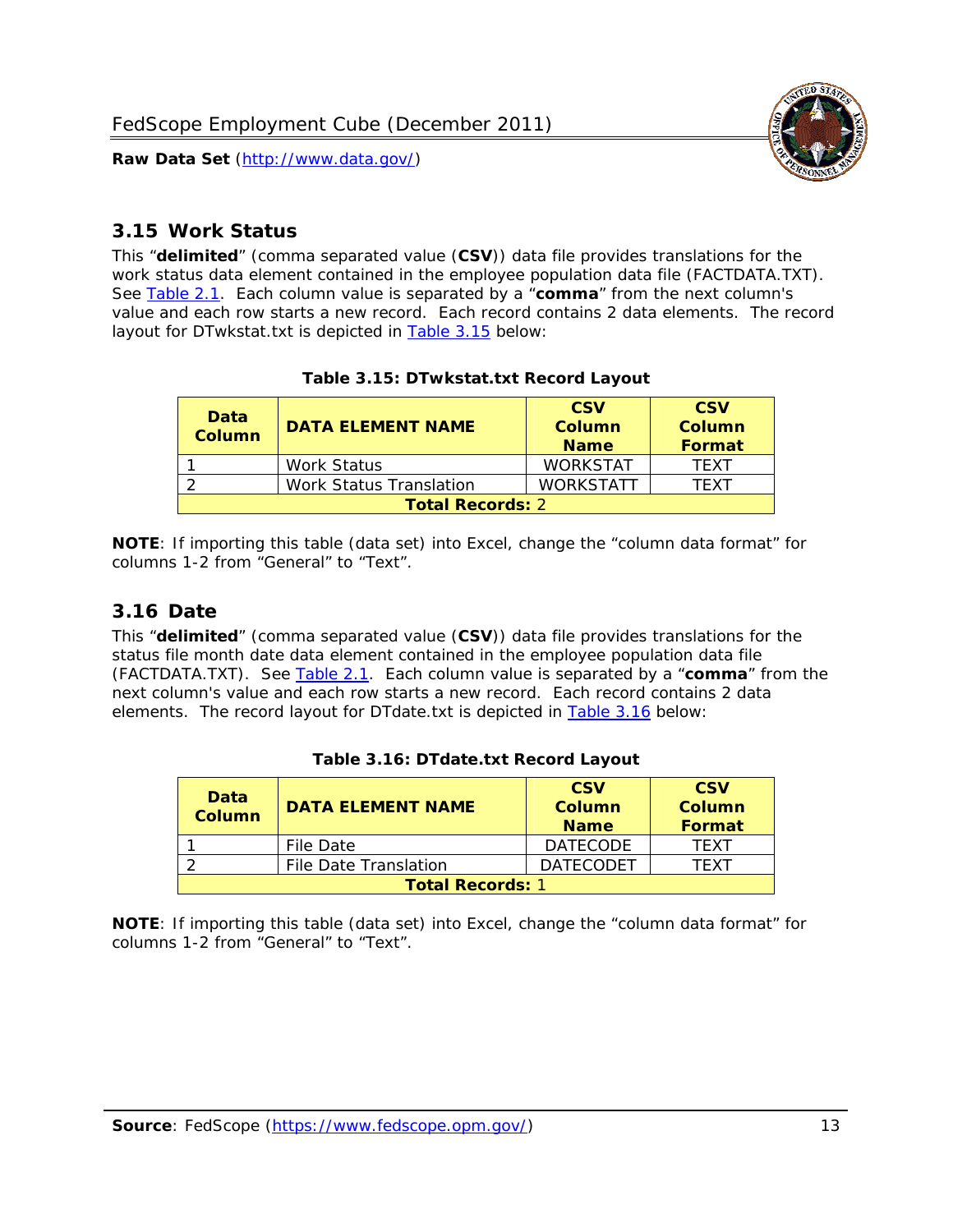<span id="page-14-0"></span>

There is no translation file for this data element. Every record in the employee population data file (FACTDATA.TXT) contains a value of "1" for this field. See Chapter [4.17](#page-16-8) for definition of **Employment**.

## <span id="page-14-1"></span>*3.18 Average Salary*

There is no translation file for this data element. See Chapter [4.18](#page-17-1) for definition of [Average](#page-17-1) **[Salary](#page-17-1) [Average Salary.](#page-17-1)** 

## <span id="page-14-2"></span>*3.19 Average Length of Service*

There is no translation file for this data element. See Chapter [4.19](#page-17-2) for definition of [Average](#page-17-2) Length of Service

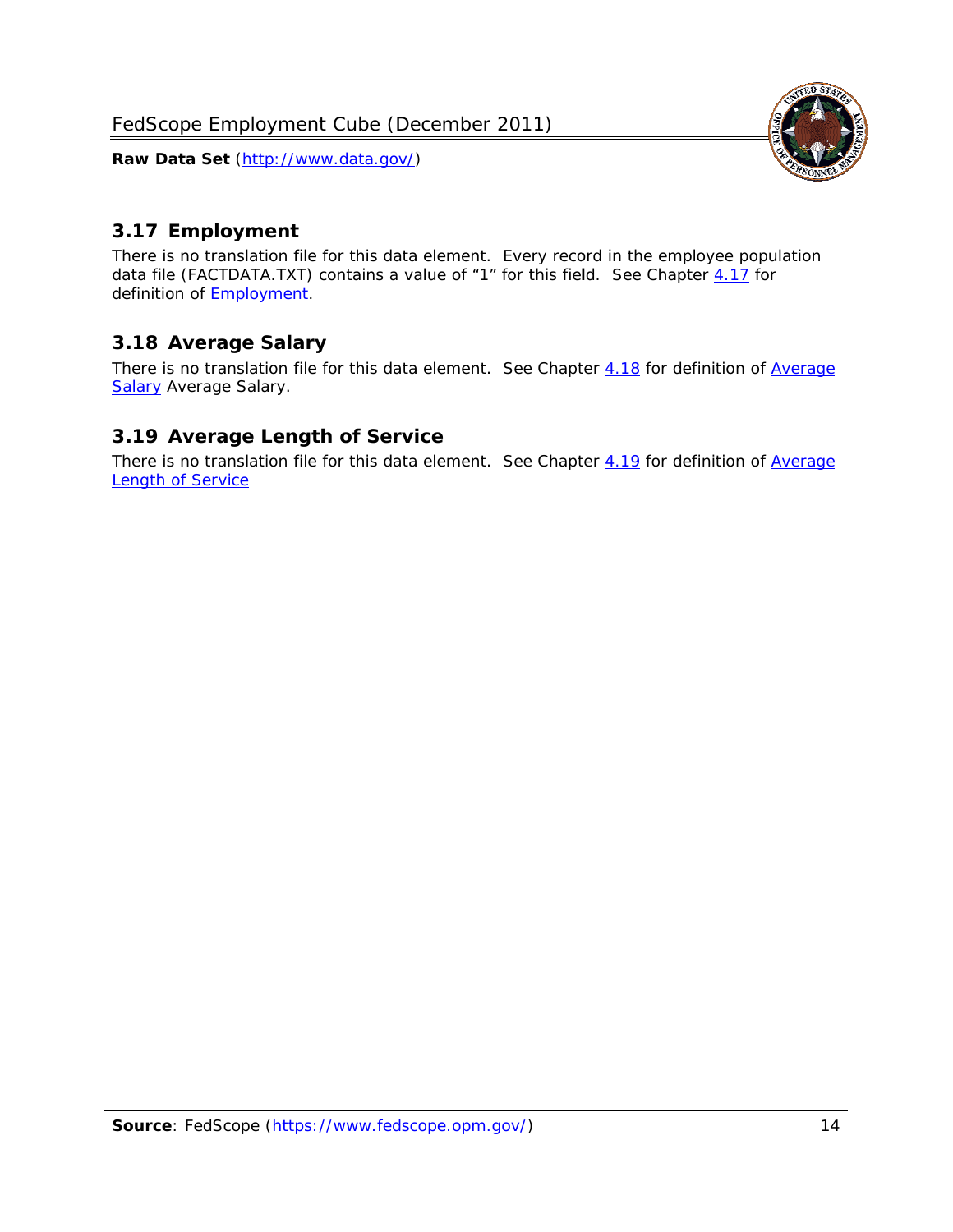

## <span id="page-15-0"></span>**4 DATA DEFINITIONS**

#### <span id="page-15-1"></span>*4.1 Agency*

The employing organization.

## <span id="page-15-2"></span>*4.2 Location*

The official duty station of an employee. Locations in the United States are defined in terms of states. Locations outside the United States are defined in terms of countries and U.S. territories.

#### <span id="page-15-3"></span>*4.3 Age*

An employee's age. Age is displayed in five-year intervals, except for an initial interval of less than 20 years and a final interval of 65 years or more.

#### <span id="page-15-4"></span>*4.4 Education Level*

The extent of an employee's educational attainment from an accredited institution.

#### <span id="page-15-5"></span>*4.5 General Schedule & Equivalent Grade*

The General Schedule grade for pay plans in the General Schedule and Equivalent pay plan category (See [Pay Plan & Grade](#page-16-0)).

#### <span id="page-15-6"></span>*4.6 Length of Service*

The number of years of Federal civilian employment, creditable military service, and other service made creditable by specific legislation. Length of service is grouped by five-year intervals, except for:

- a. the initial intervals of less than 1 year, 1-2 years, and 3-4 years and
- b. the final interval of 35 years or more.

## <span id="page-15-7"></span>*4.7 Occupation*

An employee's occupation as defined by the Office of Personnel Management (OPM).

## <span id="page-15-8"></span>*4.8 Occupation Category*

Occupational categories are defined by the educational requirements of the occupation and the subject matter and level of difficulty or responsibility of the work.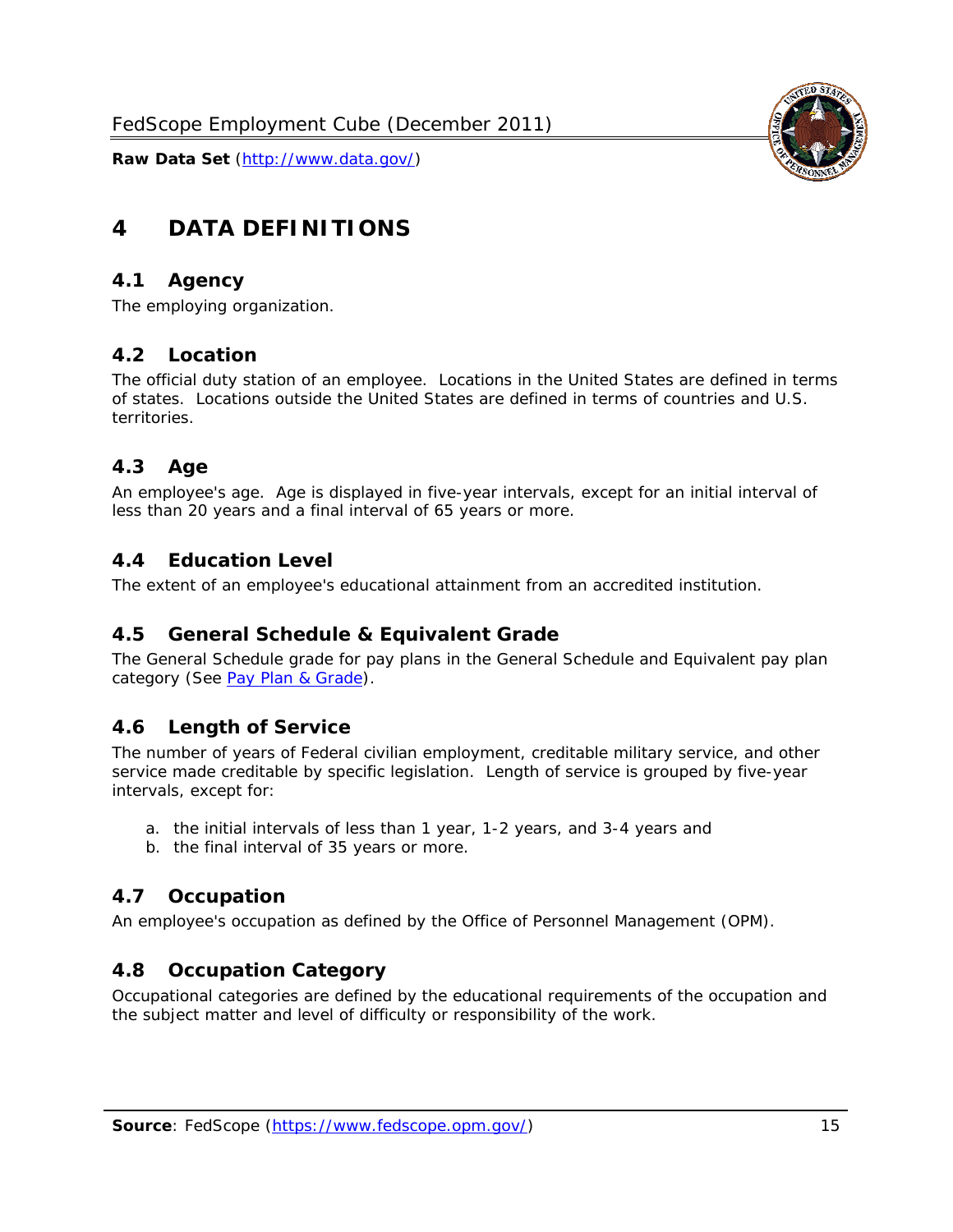<span id="page-16-0"></span>

The pay system and, where applicable, the grade used to determine an employee's basic pay rate. Grade denotes a hierarchical position in a pay plan and is sometimes referred to as level, class, rank, or pay band.

## <span id="page-16-1"></span>*4.10 Salary Level*

An employee's adjusted basic pay, which is an annualized rate of pay. Adjusted basic pay is the sum of an employee's rate of basic pay plus any locality comparability payment and/or special pay adjustment for law enforcement officers. Salaries are grouped by \$10,000 intervals, except for an initial interval of less than \$20,000 and a final interval of \$180,000 or more.

An employee's actual earnings may be more or less than the annualized rate because of factors such as overtime, shift differentials, less than full time work, or leave without pay.

## <span id="page-16-2"></span>*4.11 STEM Occupations*

Listing of occupations grouped into the following four occupational series:

- 1. **S**cience
- 2. **T**echnology
- 3. **E**ngineering
- 4. **M**athematics

## <span id="page-16-3"></span>*4.12 Supervisory Status*

The nature of managerial, supervisory, or non-supervisory responsibility assigned to an employee's position.

## <span id="page-16-4"></span>*4.13 Type of Appointment*

An employee's appointment in terms of permanence and competitiveness.

## <span id="page-16-5"></span>*4.14 Work Schedule*

The time basis on which an employee is scheduled to work.

## <span id="page-16-6"></span>*4.15 Work Status*

A combination of Type of Appointment and Work Schedule data elements. The Work Status data element is limited to "Non-Seasonal Full Time Permanent" and "Other Employees".

## <span id="page-16-7"></span>*4.16 Date*

<span id="page-16-8"></span>The file date (e.g. December 2011 represented by 201112).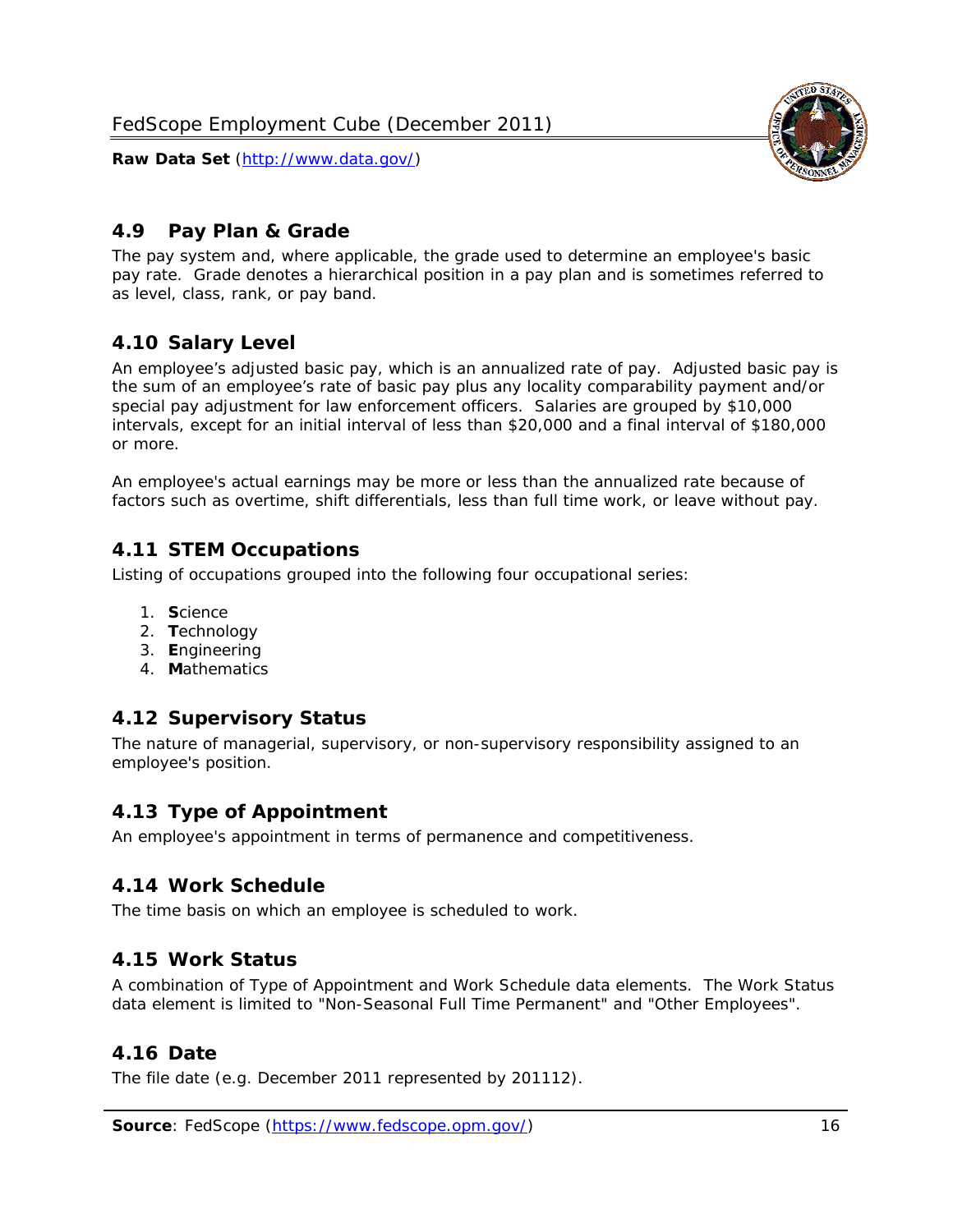

## <span id="page-17-0"></span>*4.17 Employment*

A measure representing the number of employees in pay status at the end of the quarter (or end of the pay period prior to the end of the quarter).

## <span id="page-17-1"></span>*4.18 Average Salary*

A measure representing the average adjusted basic pay, an annualized rate of pay. Adjusted basic pay is the sum of an employee's rate of basic pay and any locality comparability payment and/or special pay adjustment for law enforcement officers.

An employee's actual earnings may be more or less than the annualized rate because of factors such as overtime, shift differentials, less than full time work, or leave without pay.

Invalid salary values are excluded from the average. A large number of invalid values could invalidate the average. To obtain counts of invalid values, display the data using the Salary Level dimension (See [Salary Level\)](#page-16-1).

## <span id="page-17-2"></span>*4.19 Average Length of Service*

A measure representing the average number of years of Federal civilian employment and creditable military service.

Invalid values are excluded from the average. A large number of invalid values could invalidate the average. To obtain counts of invalid values, display the data using the Length of Service dimension (See [Length of Service](#page-15-6)).